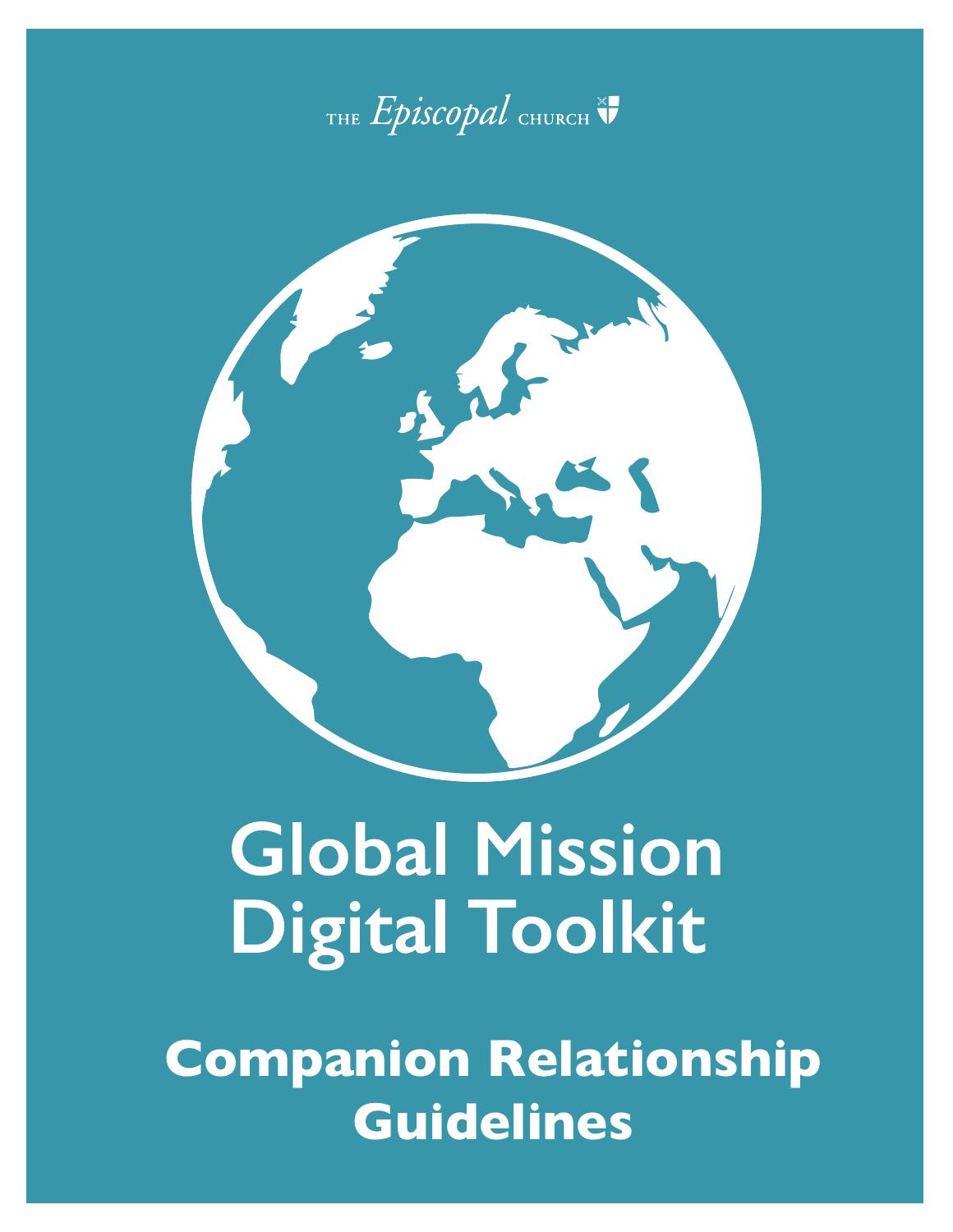## **TABLE OF CONTENTS**

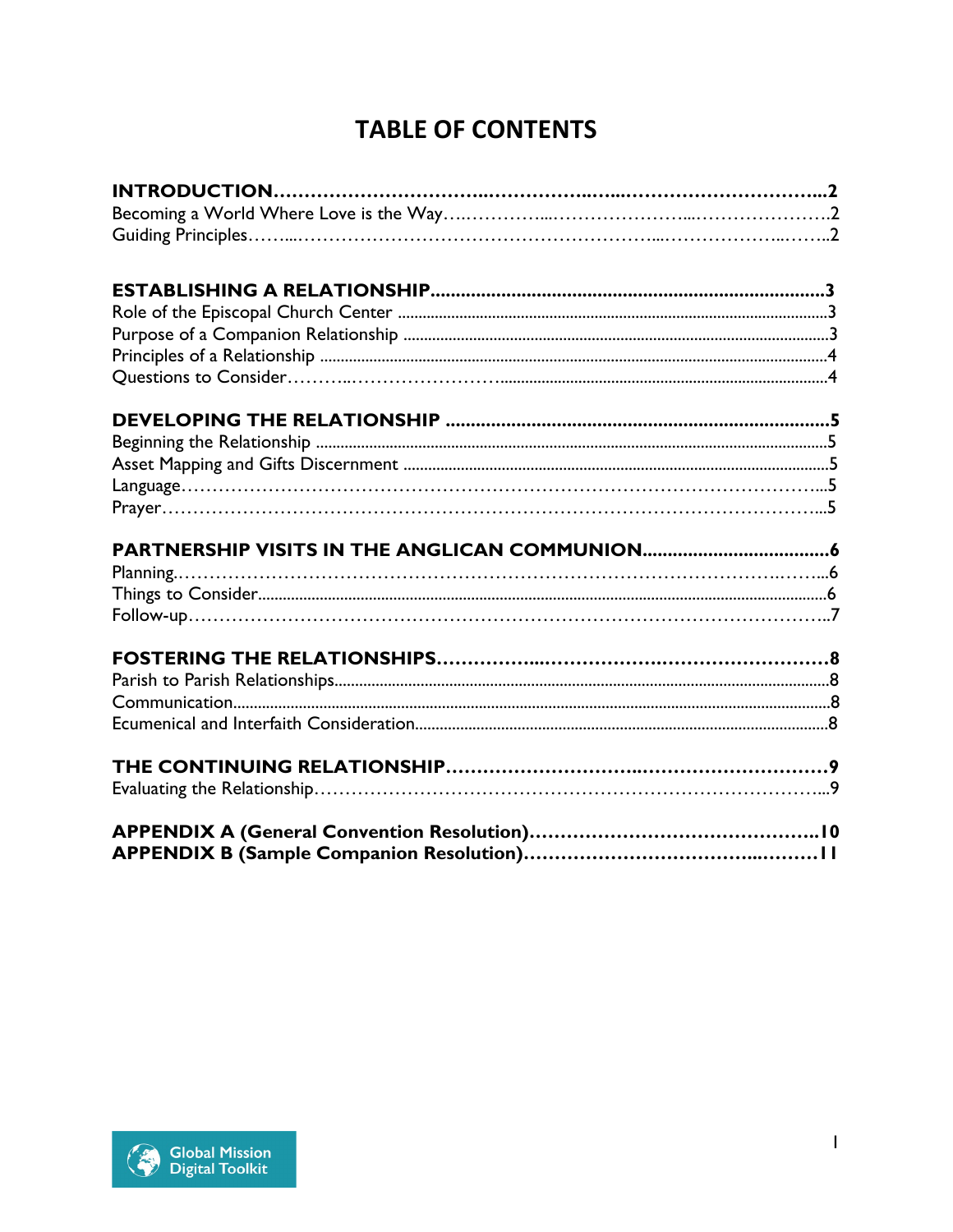#### **INTRODUCTION**

Partnership in mission is at the heart of relationships within the Anglican Communion and throughout the wider church. Companion Relationships offer opportunities to engage in mission activity with partners in other provinces to work towards "Becoming a World Where Love is the Way."

Companion Relationships exist to strengthen each participant in ministry and mission. They can take shape in a variety of ways. Companion Relationships can be formal or informal. Formalized relationships are passed through resolutions at Executive Council. All relationships should be built upon mutual understanding and a shared vision. They can exist between congregations, dioceses, provinces, institutions, or any combination thereof.

These Companion Relationship Guidelines provide material based upon the *Guiding Principles for World Mission* from the Standing Commission on World Mission along with the experience of The Episcopal Church's Office of Global Partnerships. GO as a Way of Love practice invites us all to cross boundaries, listen deeply, and to live like Jesus.

#### **BECOMING A WORLD WHERE LOVE IS THE WAY**

This message to the church was developed by the Standing Commission on World Mission and is awaiting official approval at General Convention in 2022. (LINK TO MESSAGE)

#### **GUIDING PRINCIPLES for WORLD MISSION**

The Guiding Principles for World Mission were developed by the Standing Commission for World Mission and are awaiting approval at General Convention in 2022. (LINK TO PRINCIPLES)

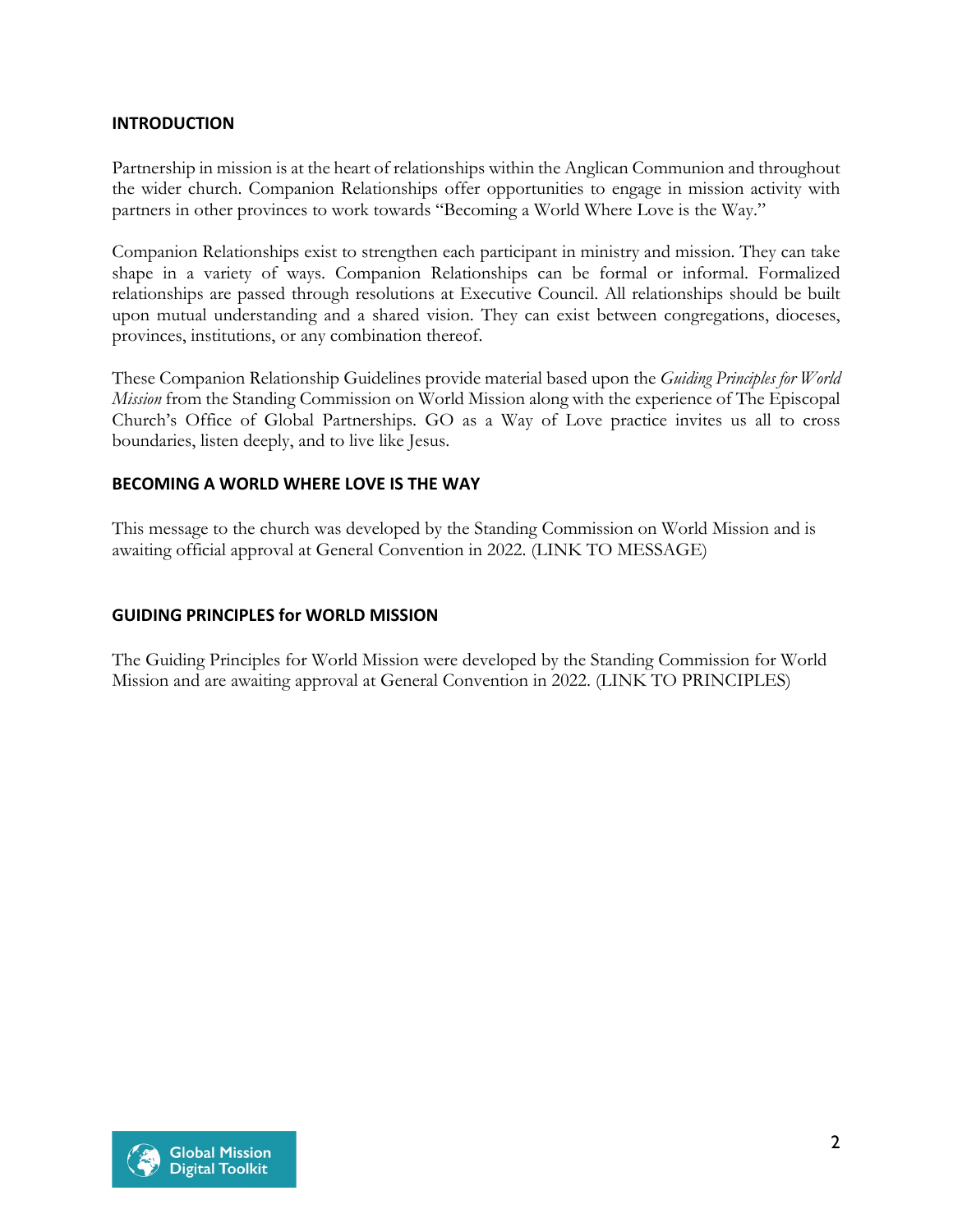## **ESTABLISHING A RELATIONSHIP**

#### **ROLE OF GLOBAL PARTNERSHIPS IN COMPANION RELATIONSHIPS**

The ministry of Global Partnerships is to be a resource for those interested in building new relationships across the Anglican Communion and those already engaged with their partners. The office maintains information about who is seeking new relationships and can help make connections to existing global ministries or others also seeking new relationships.

Global Partnerships has Partnership Officers in four different regions of the Anglican Communion, Africa, Latin American and the Caribbean, Asia and the South Pacific, and Jerusalem and the Middle East. The Partnership Officers are very knowledgeable about their regions and are happy to talk to you about specific partners. The Officer for Global Relations and Networking [contact information listed below] can provide you with more information about Companion Relationships and putting your relationships on the [Episcopal Asset Map.](http://www.episcopalassetmap.org/)

Contact information: [globalpartnerships@episcopalchurch.org](mailto:globalpartnerships@episcopalchurch.org)

#### **PURPOSE OF A COMPANION RELATIONSHIP**

- 1. *To help strengthen the Anglican Communion* through the direct experience of interdependence across cultural and geographical boundaries within the Body of Christ
- 2. *To strengthen one another* for mission, by building a relationship in which each partner is both giver and receiver.

#### TO HELP STRENGTHEN THE ANGLICAN COMMUNION

- Develop the identity of each partner, together with the potential for each one to carry out its mission in the context of its community.
- Promote greater cooperation between each partner's members and apply mission in partnership at all levels of the church's life.
- Support each other under a variety of constraints, build confidence through the experience of knowing that partners have been and will be present.

#### TO STRENGTHEN ONE ANOTHER

- Reflect on mission together.
- Clarify goals and priorities in partnership, based upon the perceived mission of the church in each place, and the willingness to redefine that mission in light of the partnership experience.
- Establish a mutual understanding of gifts so that they can be used and shared creatively in God's mission.
- Encourage openness, so that full disclosure of information and resources can be made with each other.

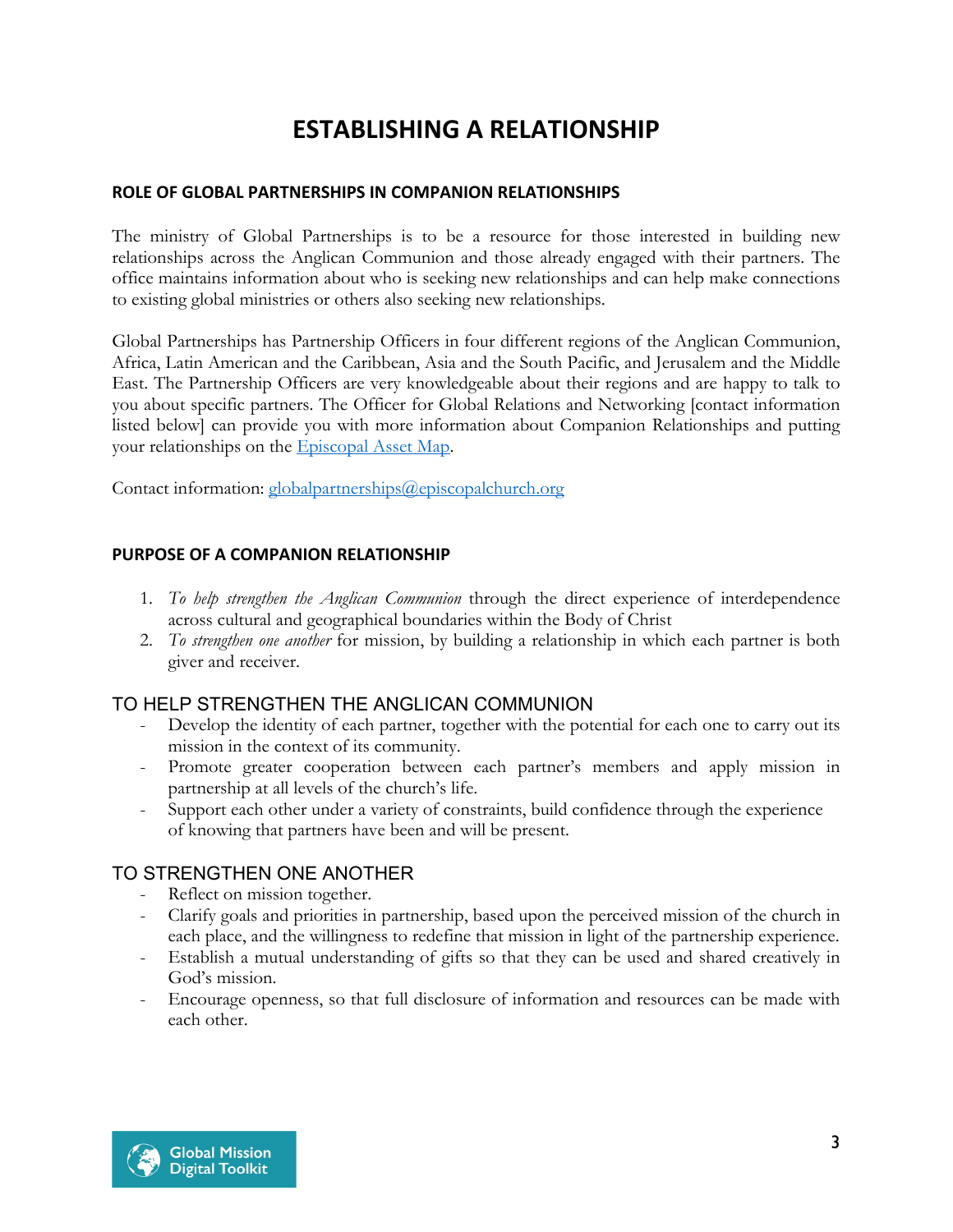#### **PRINCIPLES OF A RELATIONSHIP**

#### THE COMMITMENT OF BOTH PARTNERS

Planning for a Companion Relationship should involve all sectors of the local church. The focus in on the Whole People of God, not simply church leadership.

#### MUTUAL UNDERSTANDING; MUTUAL DECISIONMAKING

The proposed companions must have the opportunity to understand clearly what is being proposed and why, as well as to know each other's expectations. A process of self-analysis would be appreciated.

The decision to enter a Companion Relationship must be mutual.

#### OPEN MINDS AND OPEN HEARTS

In developing any new relationship expectations and assumptions should not be made. It is important to enter a relationship with an open mind and an open heart and allow the Spirit to move. We all bring our own particularities to a relationship. It is important to celebrate the unique gifts along with the commonalities.

#### AGREEMENT OR COVENANT

An agreement or covenant can be drafted between the companions to outline the relationship. This is a piece that can be used if the companions desire to formalize their relationship through executive council. The Global Partnerships Department can provide examples and guidance for those interested in drafting an agreement or covenant.

#### **QUESTIONS TO CONSIDER**

- Why do we desire to enter into a companion relationship?
- How can we seek and serve Christ in each other?
- What do we hope to learn from each other?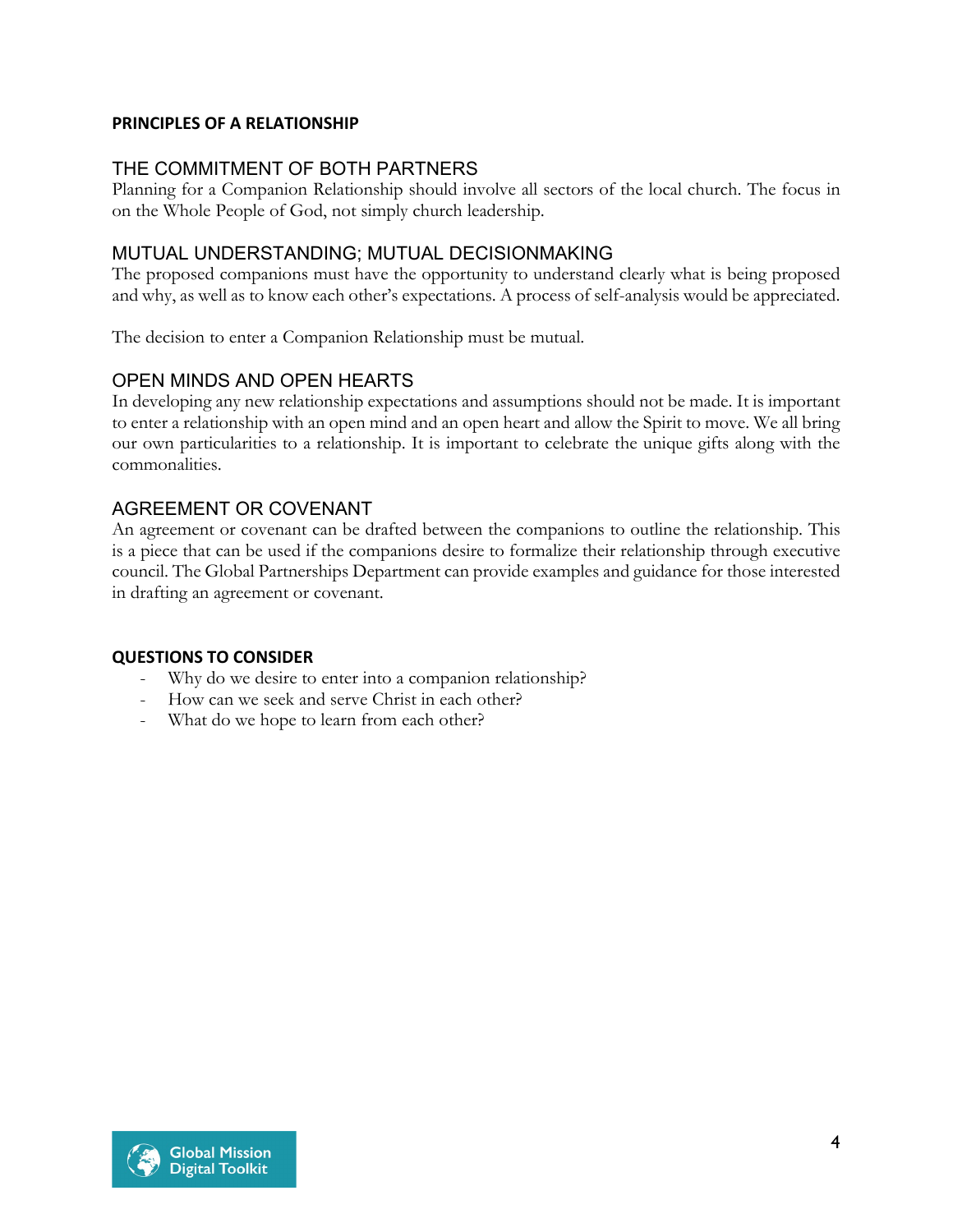## **DEVELOPING THE RELATIONSHIP**

#### **BEGINNING THE RELATIONSHIP**

As the relationship begins, consider the following:

- Mutual Expectations
- Mutually Agreed Upon Activities
- Financial Relationship
- A 'Check In' Process

It is recommended that both partners engage in a learning process about the other. Each partner has a unique history that informs their story and current context.

#### ASSET MAPPING AND GIFTS DISCERNMENT

Many resources are available for mutual learning and exploration about each partner. Consider the following options below in order to strengthen the companion relationship:

- 1. *Global Mission Digital Toolkit*
- 2. *Books and articles* on history and culture of your partner's country
- 3. *Local newspapers* from your partner's country
- *4. Embassy, Consulate or Mission to the United Nations*
- 5. *People* from your congregation or diocese who have traveled to or are from your partner's country for first-hand story sharing
- 6. *Newsletters from missionaries* serving in the USA or in the partner's country
- 7. *Internet*  research online about the history and culture of your partner's country

#### LANGUAGE

Where languages differ, it would be beneficial to have all correspondence translated into each language of the partners. It would also be beneficial for people in your diocese to learn common phrases and some parts of the Prayer Book and Hymnal in your companion's language.

#### PRAYER

A common prayer and a prayer cycle are important aids for each companion to acknowledge partnership. Special intentions can be highlighted. When clergy lists are prepared for your diocese, include your partner's families.

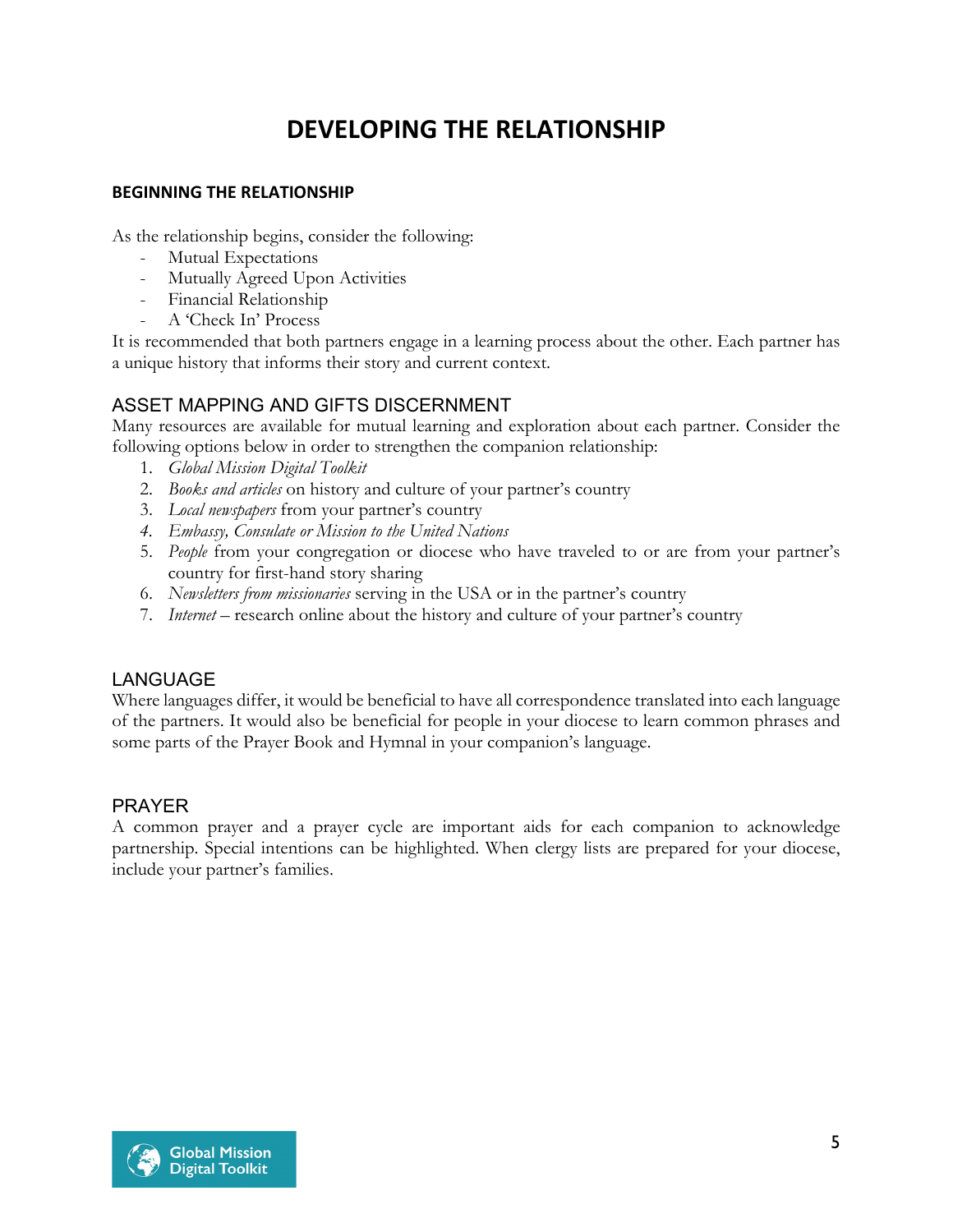## **PARTNERSHIP VISITS IN THE ANGLICAN COMMUNION**

One of the ways of entering into "a world where love is the way" is to GO by crossing boundaries to another region of the world for the purpose of being exposed to the life, work, faith, and witness of the Church and the people of the area. These recommendations are offered to assist individuals, dioceses, organizations, and agencies around the world as they plan either to send or receive people from another part of the Communion.

#### PLANNING

Visits should be in response to an invitation. In cases where one seeks an invitation, it should be done with sensitivity so that the either partner is able to say 'no' without embarrassment or is able to suggest a more convenient time.

Partners should agree upon the purposes, terms, and duration of the visit, as well as the size and composition of the visiting delegation.

Prepare a detailed budget in advance, outlining all the expected costs and the income sources needed for the trip.

In most cases, the itinerary should be planned by the host partner, in consultation with the leaders of the visiting group.

#### THINGS TO CONSIDER

- Think through the visit.
	- o What are the expectations?
	- o What is to be seen or learned?
	- o What does each partner wish to include and share?
	- o What work of preparation needs to be done?
- Determine mutually acceptable dates for the visit. Consider climatic conditions to determine the best time for all concerned. Discuss the size of the visiting group with your partner.
- Do not arrange the schedule so tightly that anyone spends all their time speaking, preaching, and working. Plan time for rest and relaxation.
- Have a conversation with your partner as you develop your budget. Be as transparent as possible about expectations.
- Contact appropriate embassies or consulates for visas, health shots, the availability of medical care and local regulations or customs.
- Please remember that these visits are to foster relationships. Go as a pilgrim, not a tourist.

Provide small group conversations with church or diocesan leaders to discuss the Guiding Principles for World Mission to help build trust and a place where everyone feels comfortable sharing.

Where possible, arrange the schedule so that guests experience not only life in the local church but also have an opportunity to experience the social and cultural life in which the church exists, so that they gain a full picture of the world context in which the mission and ministry of the host church is exercised.

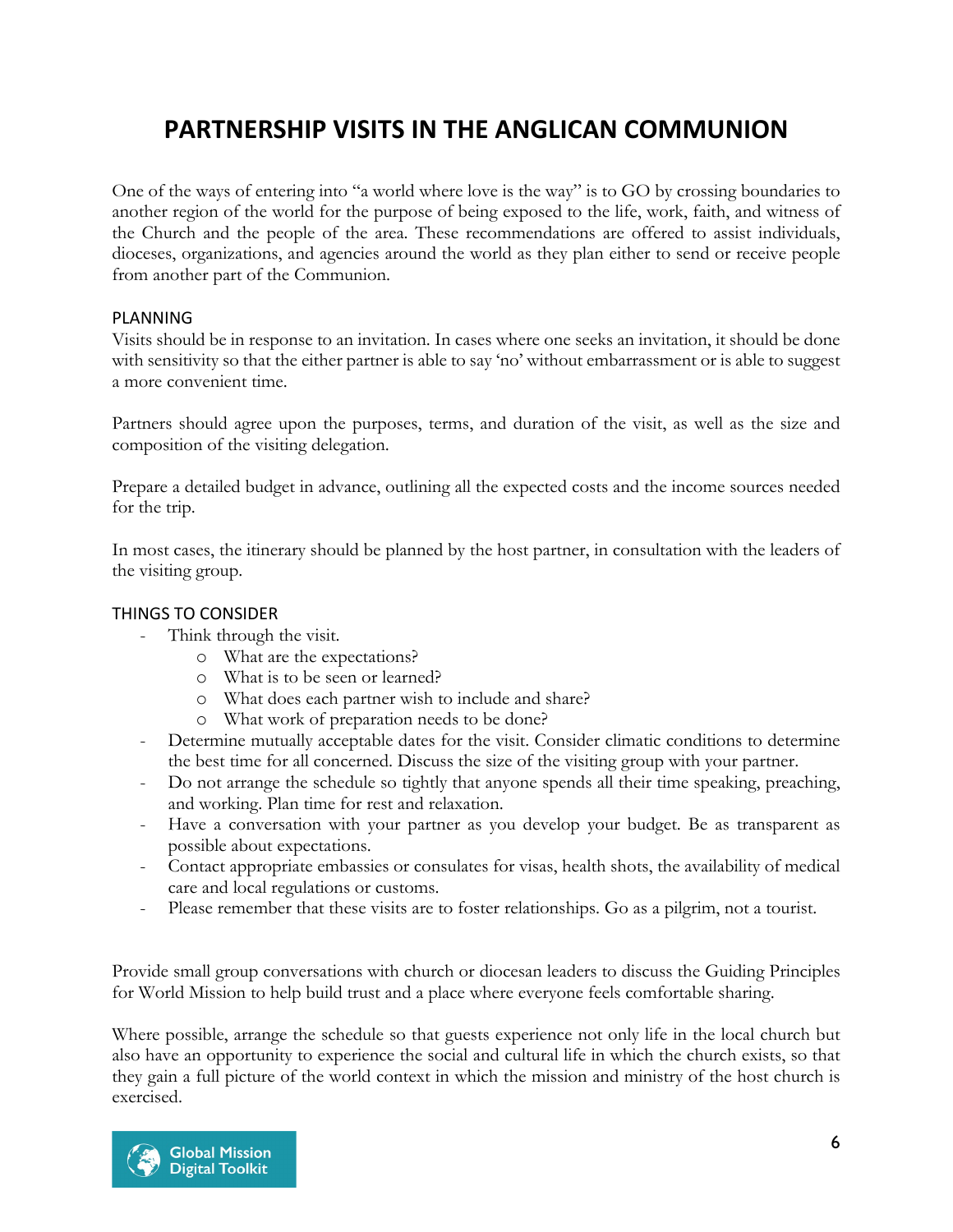#### **FOLLOW-UP**

A debriefing session should occur before a visiting group leaves the partner's country. Plan some post visit educational events in advance of the trip.

How will your visit be used as a tool for evangelism—to seek, name, and celebrate Jesus' loving presence in the stories of all people and then inviting everyone to more?

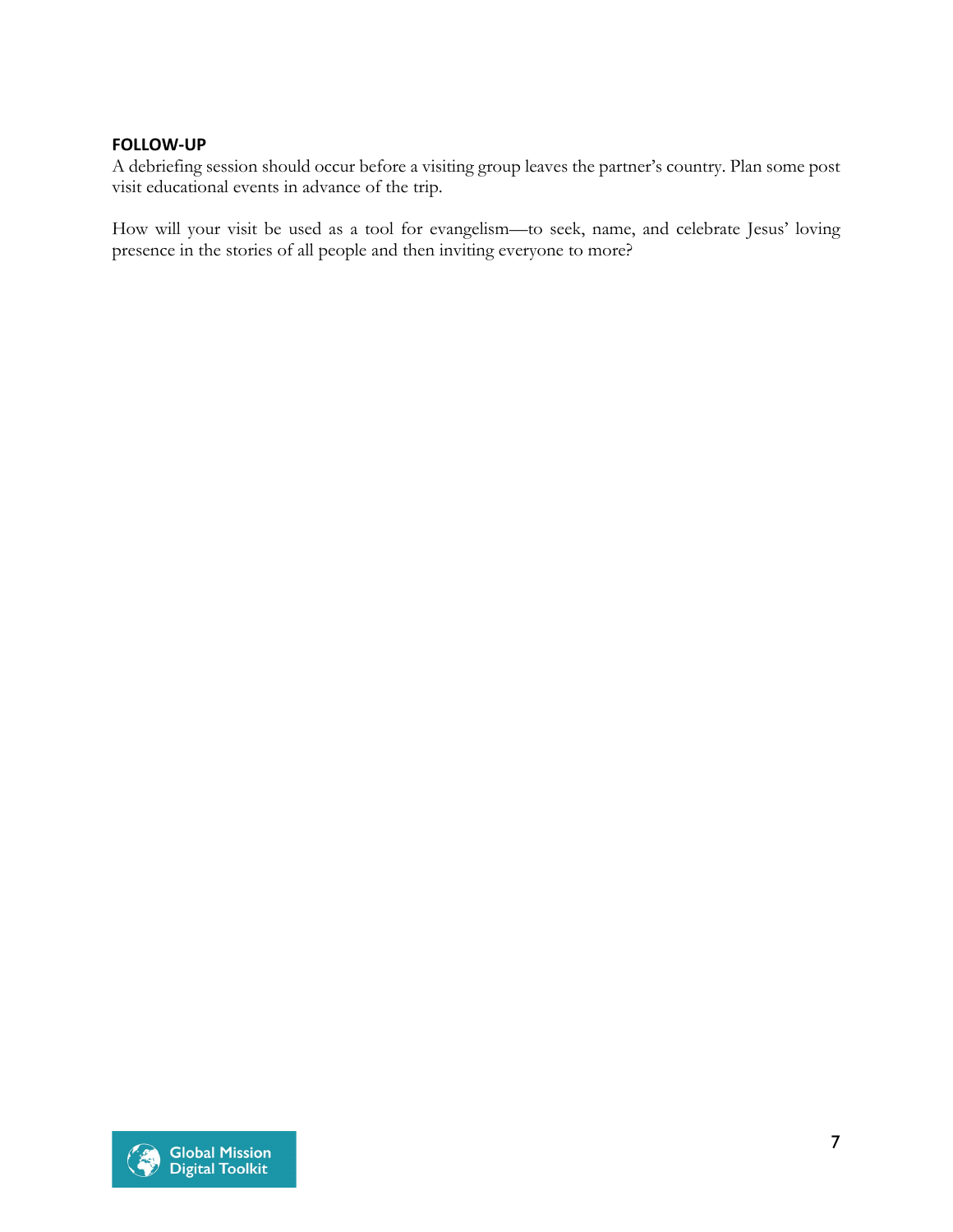## **FOSTERING THE RELATIONSHIP**

A Companion Relationship requires intentional communication and active participation by both partners on a regular basis. The active participation of the people will help weave the relationship into the pattern of life for each partner.

#### **PARISH TO PARISH RELATIONSHIP**

One of the most direct ways for parish to parish involvement in a Companion Relationship is through communicating by letter or email exchanges, instant messaging, video calls, and personal visits.

It is not intended that this relationship be based upon financial support of one congregation for the other. It is intended to provide needed support and cultural understanding, together with spiritual support for each partner's needs.

Parish to parish relationships often survive the conclusion of diocesan relationships or are the product of prior missionary experience or other personal connection. It is helpful if bishops in both dioceses of a parish to parish relationship are aware of the relationship and can be supportive.

#### **COMMUNICATION**

It is important to keep up regular communication between each parish and throughout the congregations on not only the status of the relationship but provide events for greater understanding of each parish.

Ideas for communication outlets:

- Diocesan newspapers and parish newsletters
- Audio and video exchanges
- Art show/exchange
- Invite local speakers knowledgeable about your partner's country and culture
- Skyping (video calling) for meetings and/or discussion groups

#### **ECUMENICAL AND INTERFAITH CONSIDERATION**

Growing partnerships within the Anglican Communion should also serve the wider cause of Christian unity and respect among religions. Whenever possible, ecumenical and interfaith activities should be considered from the beginning of a Companion Relationship.

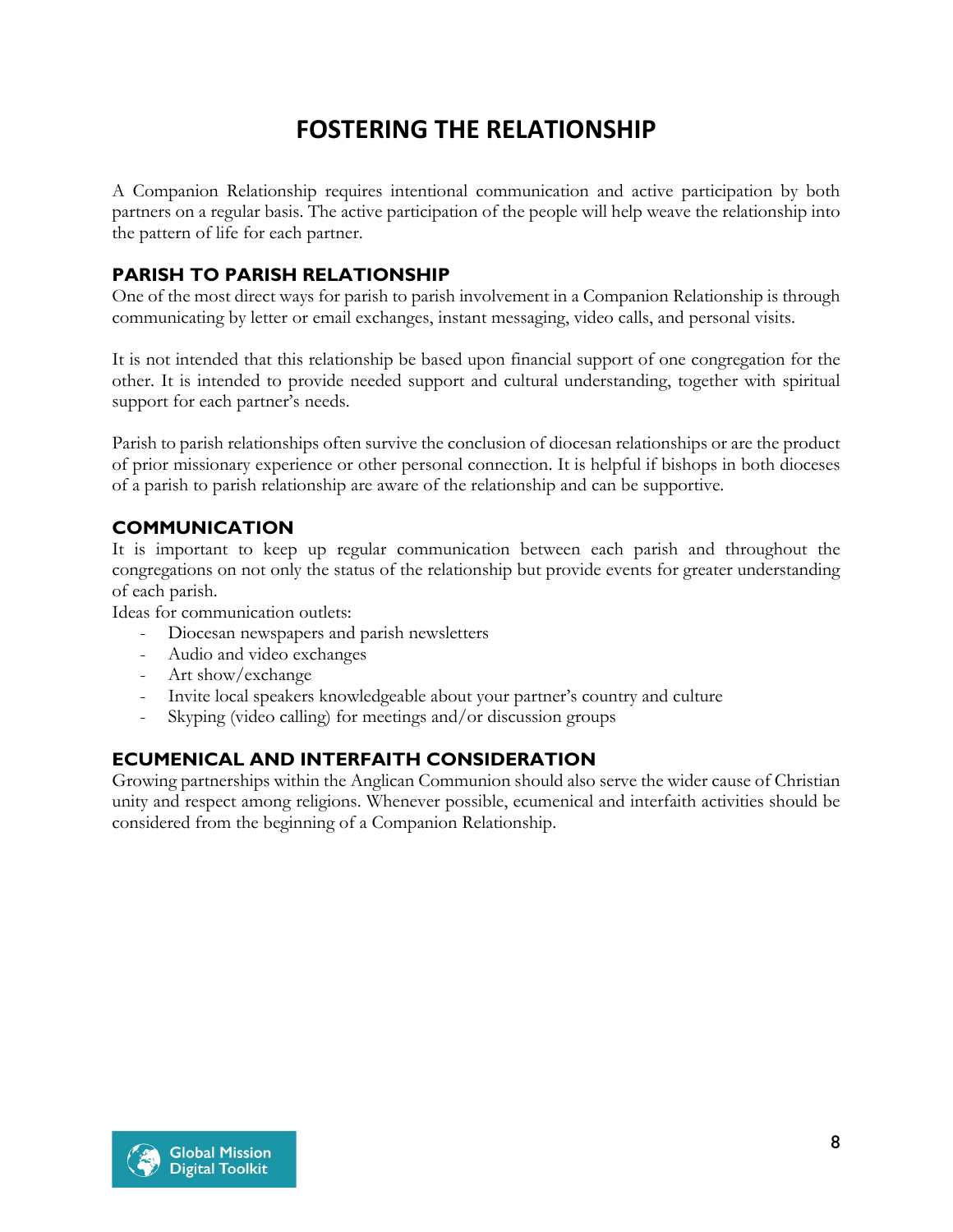# **THE CONTINUING RELATIONSHIP**

#### **EVALUATING THE RELATIONSHIP**

Companion Relationships are a dynamic force for mission that require regular theological and missiological evaluation. Clear communication should be established at the beginning of the relationship to prevent any misunderstanding. Allow time for evaluation and time to discuss whether this relationship is right for each partner.

Questions to be considered while evaluating:

- How has each partner been enriched through this relationship? What have we each learned?
- What have we done together?
- Have our expectations been met?
- What problems arose?
- What are our hopes and dreams?
- What stories do we want to share?
- How has our understanding of mission changed or been shaped by the relationship?

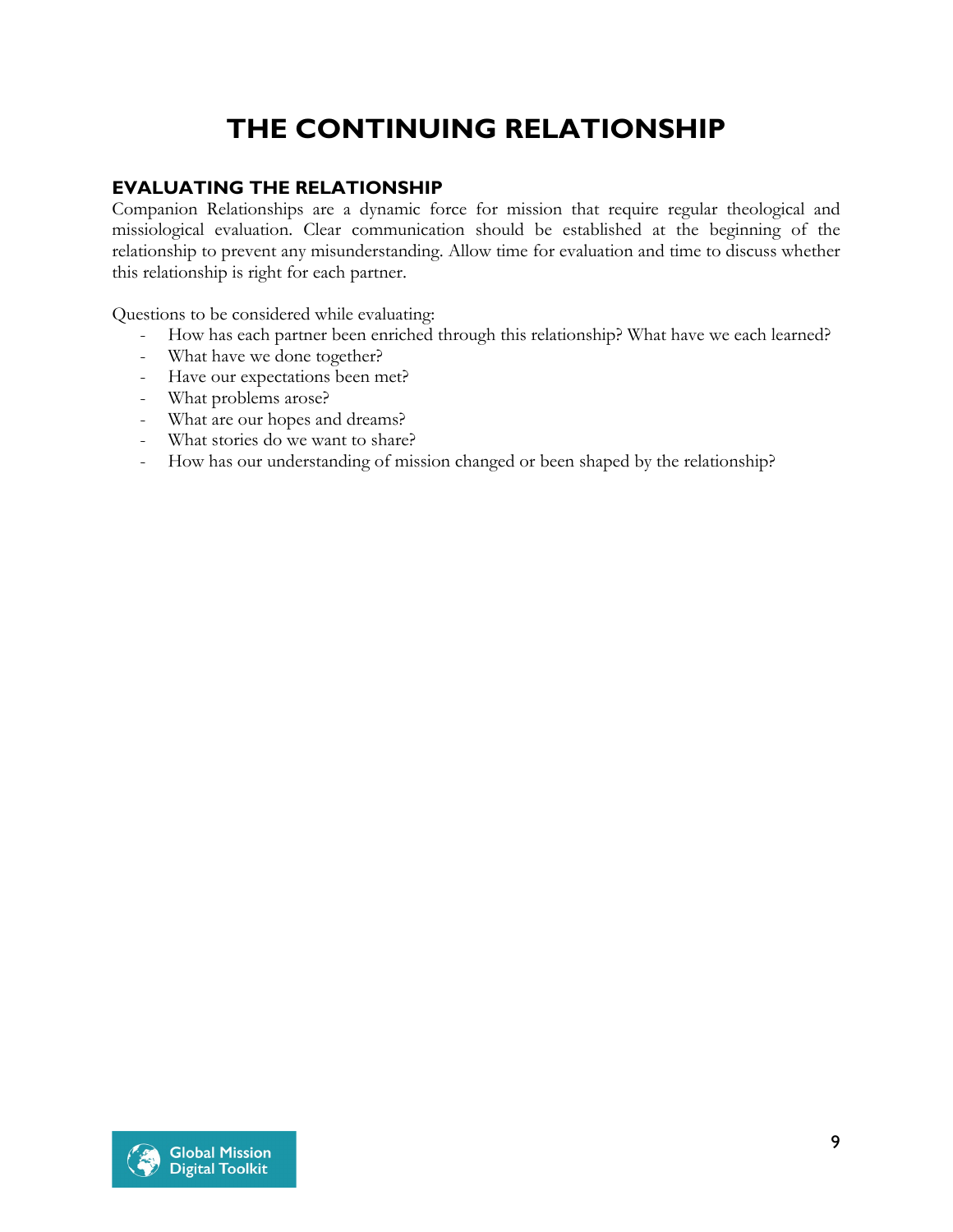# **APPENDIX A**

#### **67th GENERAL CONVENTION Meeting in New Orleans September 5-15, 1982**

#### **RESOLUTION A-128A**

**WHEREAS,** The Standing Commission on World Mission's publication, Mission in Global Perspective, reminds the Church that all churches are part of one body in such a way that if one is blessed, all are blessed, of if one suffers, all suffer, and that in his mercy, God in Christ holds before the peoples of the earth a mirror in which they may see themselves in truth – both as they are and as they are meant to be, therefore be it

**RESOLVED,** the House of Deputies concurring, That the 67th General Convention, meeting in New Orleans, commends the participation of many Provinces, Dioceses, and Congregations in the ministry of World Mission, while at the same time acknowledging the tendency of many to view World Mission as someone else's work somewhere else and the subsequent failure of many to understand this task as a priority item on the agenda of the Church; and be it further

**RESOLVED,** That this Church reaffirms its commitment to World Mission and calls upon every Diocese to establish a Commission or Committee on World Mission to stimulate every Congregation to personalize its relationship to World Mission by involvement in one or more of the following:

Companion Diocese relationship; Parish-to-Parish relationship; Volunteers for Mission; Missionary service; Student scholarships, exchanges and special giving; and be it further

R**ESOLVED,** That the Executive Council and its staff provide increasing opportunities for the personalization of mission.

> Motion carried The House concurred

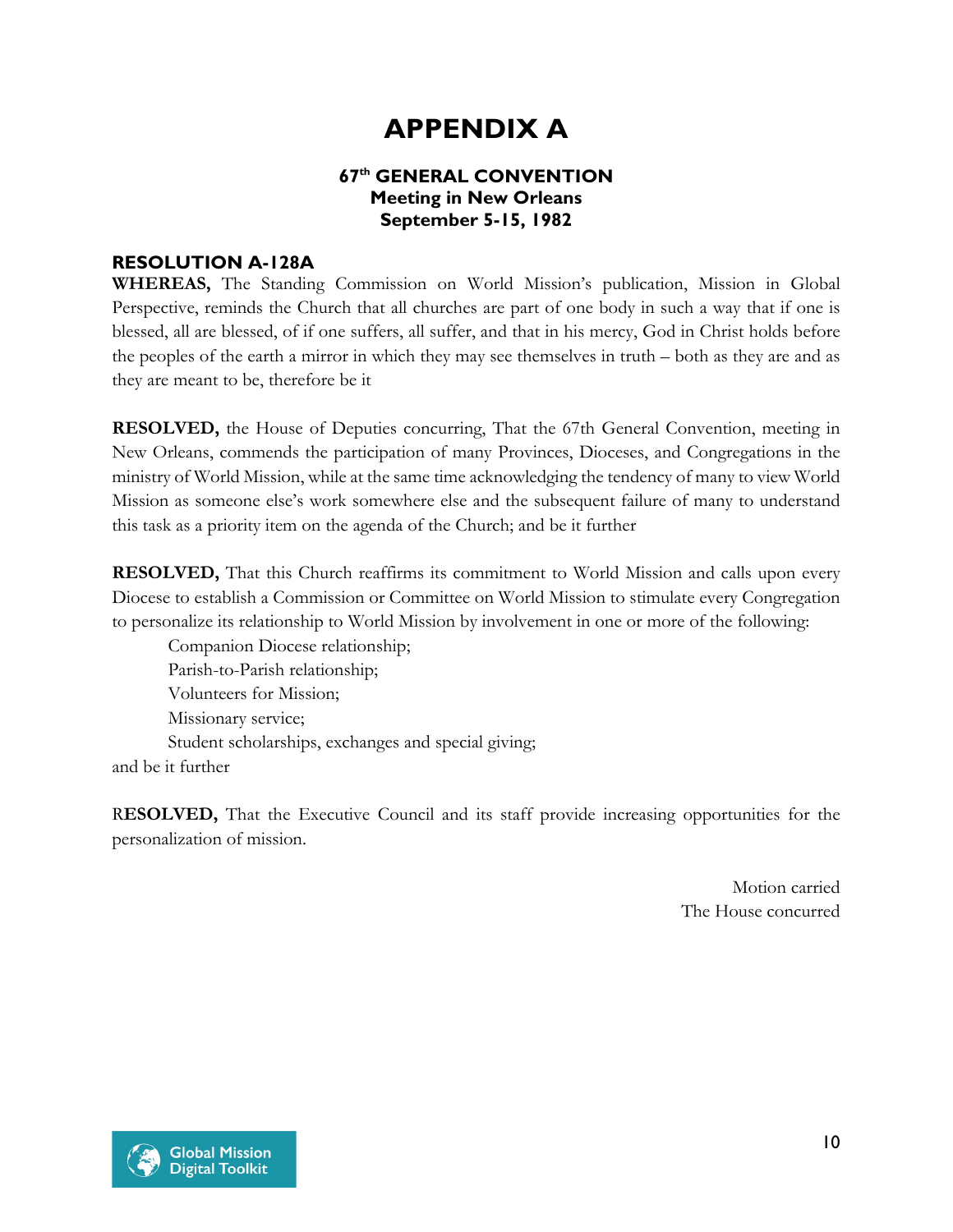## **APPENDIX B**

#### **SAMPLE RESOLUTION**

Approval of

A Companion Relationship

**RESOLVED,** that the \_\_\_\_\_\_\_\_\_\_\_ Convention of the Diocese of \_\_\_\_\_\_\_\_\_\_ endorses the formation of a Companion Relationship between this diocese and the Diocese of \_\_\_\_\_\_\_\_\_\_, beginning \_\_\_\_\_\_\_\_\_ and continuing until \_\_\_\_\_\_\_\_\_\_ or terminated by mutual consent; and be it further

**RESOLVED,** that the (bishop or World Mission Commission, department or group) be empowered to set up a representative Companion Relationship Commission to implement this relationship, including the recruitment of persons and congregations in the diocese to participate in this relationship.